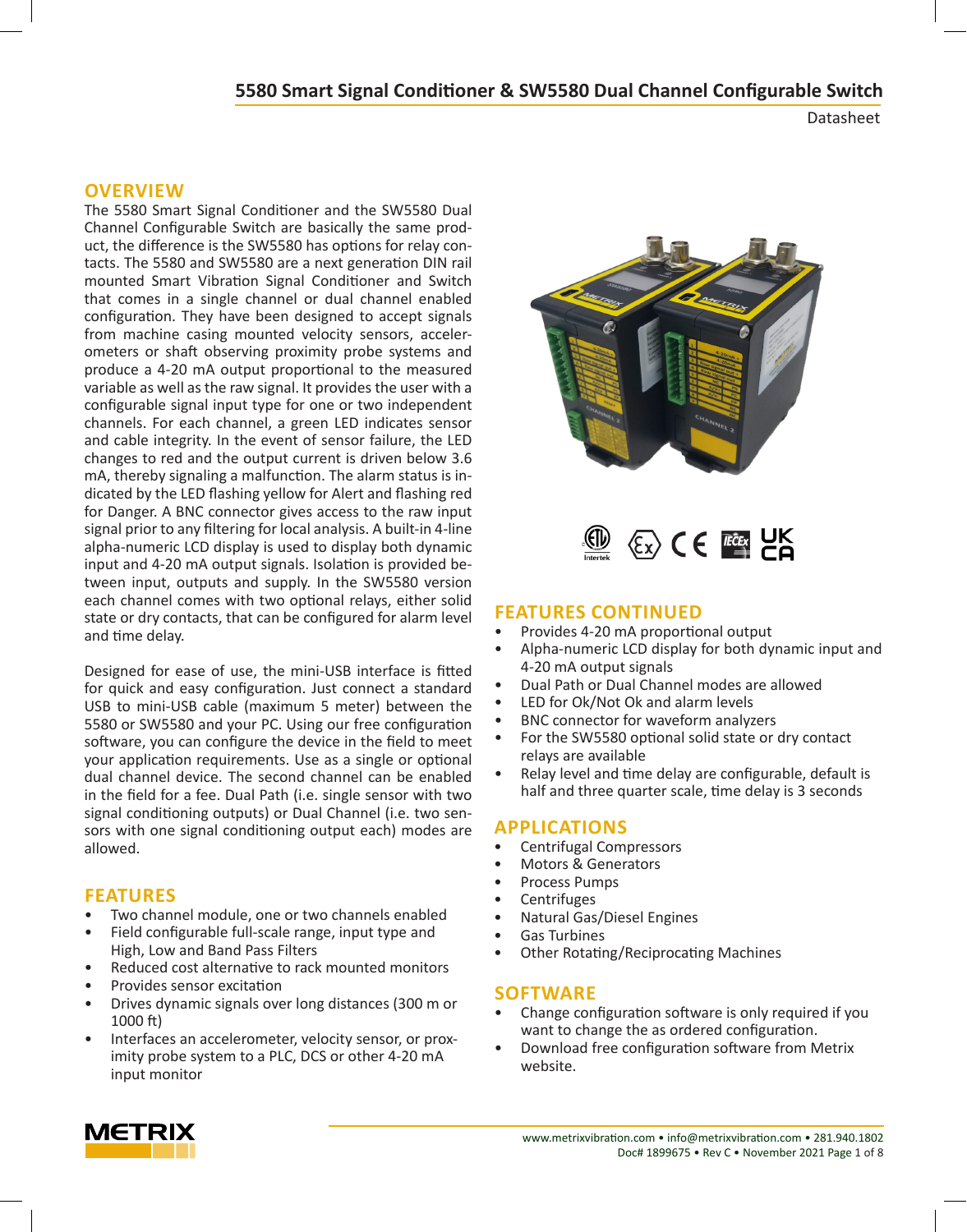Datasheet

# **TYPICAL INSTALLATION DIAGRAM** Velocity Sensor and Cabling\* Machinery Skid Terminal Box\* (for long cabling) Proximity Driver Г L Machinery Skid Terminal Box\* (for long cabling) SW5580 Dual Channel Configurable Switch

# **WEIGHT & DIMENSIONS**





**Mounting:** 35mm DIN rail mounting **Casing Material:** ABS PA765 Durable Plastic $.656$   $[16.7]$ 00000000000 4.615 [117.2] 不可以再次 曄

 $-1.778 [45.1] -$ 

Relays - Allowed: 1.3mm2 (16 AWG)

**Weight:** 0.8 lbs (0.36 kg)

**Maximum Power:** 3.2W (5580), 4.0W (SW5580) **Recommended Wire Gauge:** 0.8 mm2 (18 AWG), Allowed: 0.2 to 1.3 mm2 (16 to 24 AWG) **Relay Wiring:** Solid State Relays - Allowed: 0.2 to 1.3 mm2 (16 to 24 AWG), Electromechanical

# **SPECIFICATIONS**

| <b>Input signal</b>                           | 100 to 500 mV/ips, 10 to 100 mV/g,<br>100-200 mV/mil                                                                                        |  |
|-----------------------------------------------|---------------------------------------------------------------------------------------------------------------------------------------------|--|
| <b>Sensor Excitation</b><br><b>Provided</b>   | Required only for piezo-velocity<br>sensor input types: 24 VDC, 4 mA<br>constant current standard.                                          |  |
| <b>Output Accuracy</b>                        | 4-20 mA dc (source) $\pm$ 5%                                                                                                                |  |
| <b>Dynamic Signal</b><br>Output               | Buffered input signal at BNC (5m or<br>16ft) and terminal block (300m or<br>1000ft)                                                         |  |
| <b>Vibration Range</b>                        | See "Ordering Option D"                                                                                                                     |  |
| <b>Maximum Load</b><br>Resistance             | $600 \Omega$                                                                                                                                |  |
| <b>Frequency</b><br><b>Response</b>           | 2 Hz to 2 kHz for velocity<br>2 Hz to 5 kHz for proximity<br>2 Hz to 10 kHz for acceleration                                                |  |
| <b>Sensor Malfunc-</b><br>tion                | Output current driven below 3.6 mA<br>and sensor status green LED turns to<br>red when sensor/cable not OK                                  |  |
| <b>Filters</b>                                | Optional low-pass and high-pass<br>filters (36 db/octave). Filter section<br>does not affect dynamic signal. See<br>"Ordering Option E & F" |  |
| <b>Vibration Indicator</b>                    | 4-digit LCD display of vibration level                                                                                                      |  |
| <b>Temperature</b><br><b>Limits</b>           | 5580: -40° C to +85° C (-40° F to<br>$+185°$ F)<br>SW5580: -40° C to +65° C (-40° F to<br>$+149°$ F)                                        |  |
| <b>Input Power</b>                            | 20 to 30 Vdc. Reverse polarity and<br>electrical transient protection pro-<br>vided                                                         |  |
| <b>Hazardous Area</b><br><b>Certification</b> | Available safety certification for CSA<br>& NRTL/C Class I (A, B, C & D) T4,<br>Div. 2. ATEX/IECEx/UKCA<br>See "Ordering Option H"          |  |
| Electromagnetic<br>Compatibility              | Yes                                                                                                                                         |  |
| <b>Solid State</b><br><b>Switches</b>         | 100 mA, SPST, 120 VAC or 24 VDC                                                                                                             |  |
| Electro-<br><b>Mechanical Relays</b>          | <b>SPDT</b><br>5A 240/120 VAC, resistive load<br>5A 24 VDC, resistive load                                                                  |  |



www.metrixvibration.com • info@metrixvibration.com • 281.940.1802 Doc# 1899675 • Rev C • November 2021 Page 2 of 8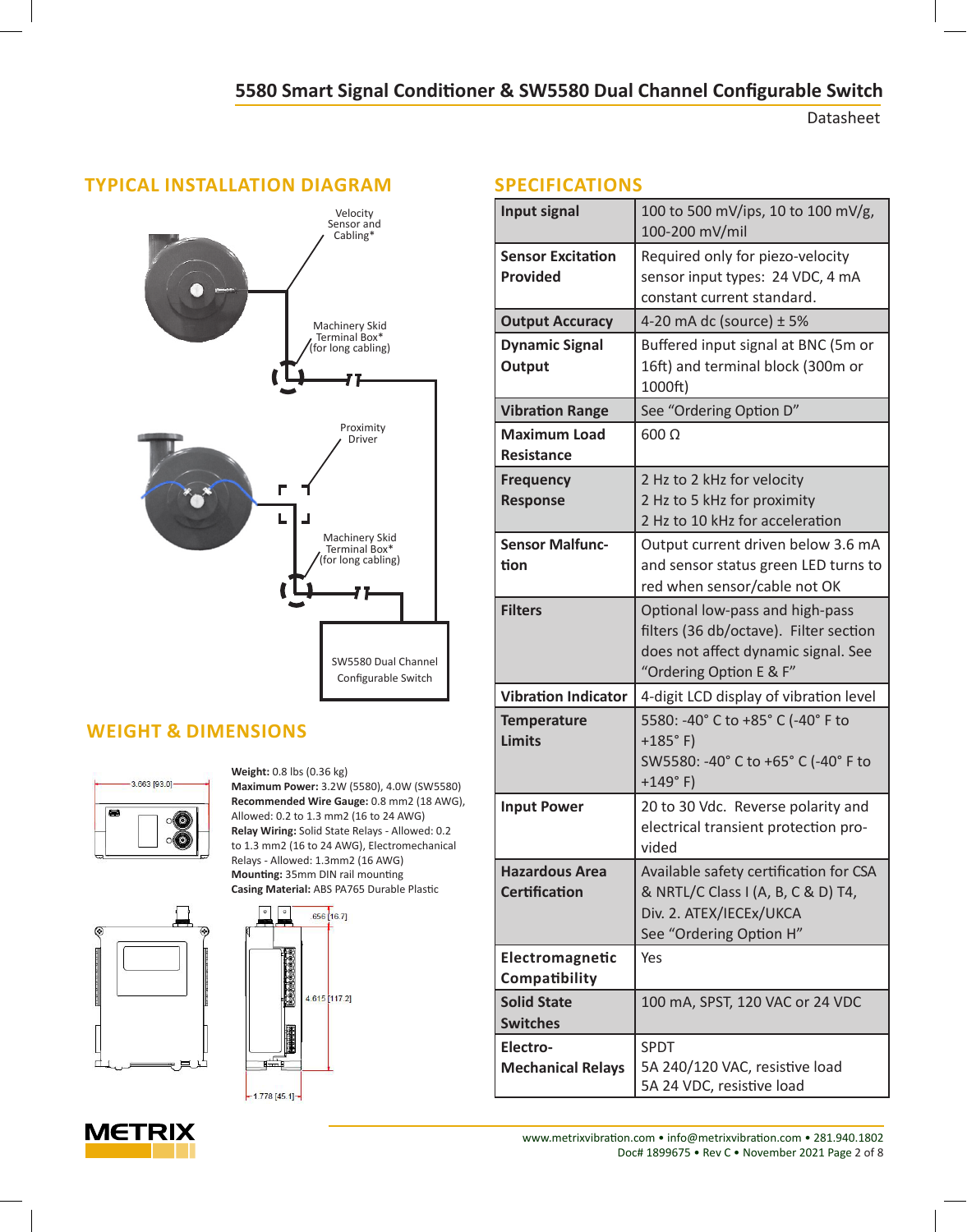Datasheet

| PIN | Channel 1        |          | Channel 2        |    |
|-----|------------------|----------|------------------|----|
| 1   | $4 - 20mA +$     |          | $4 - 20mA +$     |    |
| 2   | $4-20mA -$       |          | $4-20mA -$       |    |
| 3   | Raw signal out + |          | Raw signal out + |    |
| 4   | Raw signal out - |          | Raw signal out - |    |
| 5   | <b>NC</b>        | PS       | <b>NC</b>        | PS |
| 6   | $A/V +$          | PC       | $A/V +$          | PC |
| 7   | $A/V -$          | PP       | $A/V -$          | PP |
| 8   | $\ddot{}$        | $+24VDC$ | <b>NC</b>        |    |
| 9   |                  |          | <b>NC</b>        |    |

# **5580 WIRING CONNECTIONS**

A/V – Accelerometer/Velocity Sensor PS – Proximity Signal PC – Proximity Common PP – Proximity Power NC – No Connection Reset – For Latching Alarms N.C. - Normally Closed N.O. - Normally Open

# **SW5580 WIRING CONNECTIONS**

| PIN          | Channel 1               |                    | Channel 2           |                    |  |
|--------------|-------------------------|--------------------|---------------------|--------------------|--|
| $\mathbf{1}$ | $4 - 20mA +$            |                    | $4 - 20mA +$        |                    |  |
| 2            | $4-20mA -$              |                    | $4-20mA -$          |                    |  |
| 3            | Raw signal out +        |                    | Raw signal out +    |                    |  |
| 4            | Raw signal out -        |                    | Raw signal out -    |                    |  |
| 5            | <b>NC</b>               | PS                 | <b>NC</b>           | PS                 |  |
| 6            | $A/V +$                 | PC                 | $A/V +$             | PC                 |  |
| 7            | $A/V -$                 | PP                 | $A/V -$             | PP                 |  |
| 8            | $\ddot{}$               |                    | $\ddot{}$           |                    |  |
| 9            |                         | $+24VDC$           |                     | Reset              |  |
|              | <b>Dry Contacts</b>     | <b>Solid State</b> | <b>Dry Contacts</b> | <b>Solid State</b> |  |
| 10           | Alert N.O.              | Alert +            | Alert N.O.          | Alert +            |  |
| 11           | Alert N.C.<br>Not Used  |                    | Alert N.C.          | Not Used           |  |
| 12           | Alert Common<br>Alert - |                    | Alert Common        | Alert -            |  |
| 13           | Danger N.O.<br>Danger + |                    | Danger N.O.         | Danger +           |  |
| 14           | Danger N.C.             | Not Used           | Danger N.C.         | Not Used           |  |
| 15           | Danger Common           | Danger Common      | Danger Common       | Danger Common      |  |

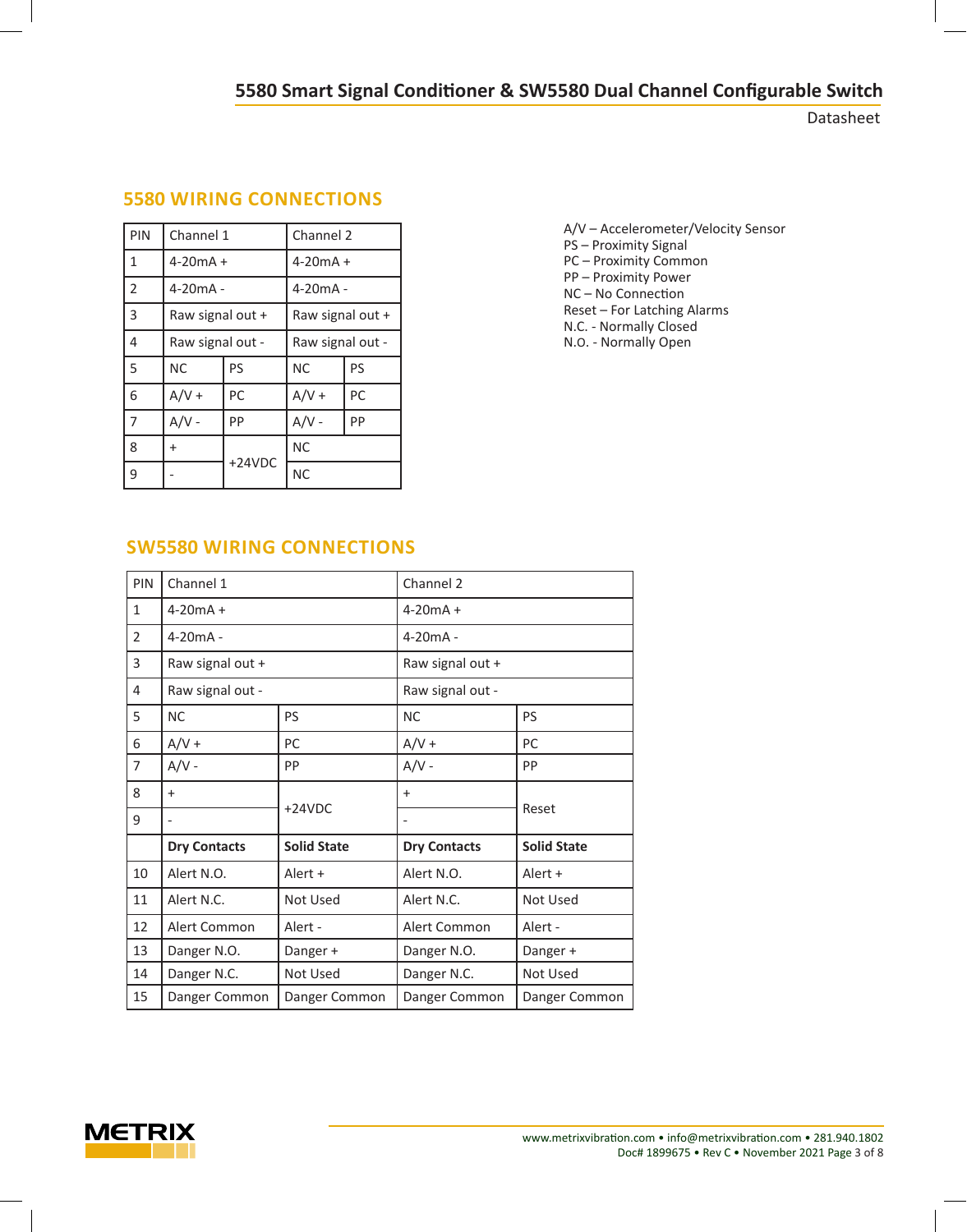Datasheet

- Shaft-relative radial vibration
- Shaft axial position (Thrust Measurements)
- Casing vibration (radial or axial)
- Shaft rotative speed
- Reciprocating compressor rod drop
- Reciprocating compressor rod position
- Reciprocating compressor crosshead acceleration
- Reciprocating machine impact measurements
- Reciprocating compressor frame vibration
- Dual Path measurements (two channel mode only)
	- One accelerometer input may generate an accelerometer output and an integrated velocity output
	- One accelerometer input may generate an accelerometer output and an impact output
	- One velocity input may generate a vibration output and an integrated position output
	- One proximity input may generate a position output (gap) and a vibration output
- Dual Channel measurements (two channel mode only)
	- Two acceleration inputs generates two acceleration outputs
	- Two acceleration inputs generates two impact outputs
	- One acceleration and one velocity input generates one acceleration and one velocity output
	- Two velocity inputs generates two velocity outputs
	- One velocity input and one proximity input generates one velocity and one proximity output (proximity output can be vibration, position or speed)

## **POSSIBLE MEASUREMENTS ELECTROMAGNETIC COMPATABILITY (EMC)**

EMC TEST REPORT (FULL COMPLIANCE) Report Number: 104414010DAL-001 Project Number: G104414010 Report Issue Date: August 20, 2020

5580 Smart Vibration Signal Conditioner SW5580 Dual Channel Configurable Switch

Standards:

CISPR 11:2009Ed.5+A1

Industrial, Scientific and Medical Equipment – Radio Frequency Disturbance Characteristics - Limits and Methods of Measurement

IEC 61000-4-4 Ed. 2.1:2011

Electromagnetic compatibility (EMC) - Part 4-4: Testing and measurement techniques - Electrical fast transient/burst immunity test

IEC 61000-4-6 Ed.3: 2008

Electromagnetic compatibility (EMC) - Part 4-6: Testing and measurement techniques - Immunity to conducted disturbances, induced by radio-frequency fields

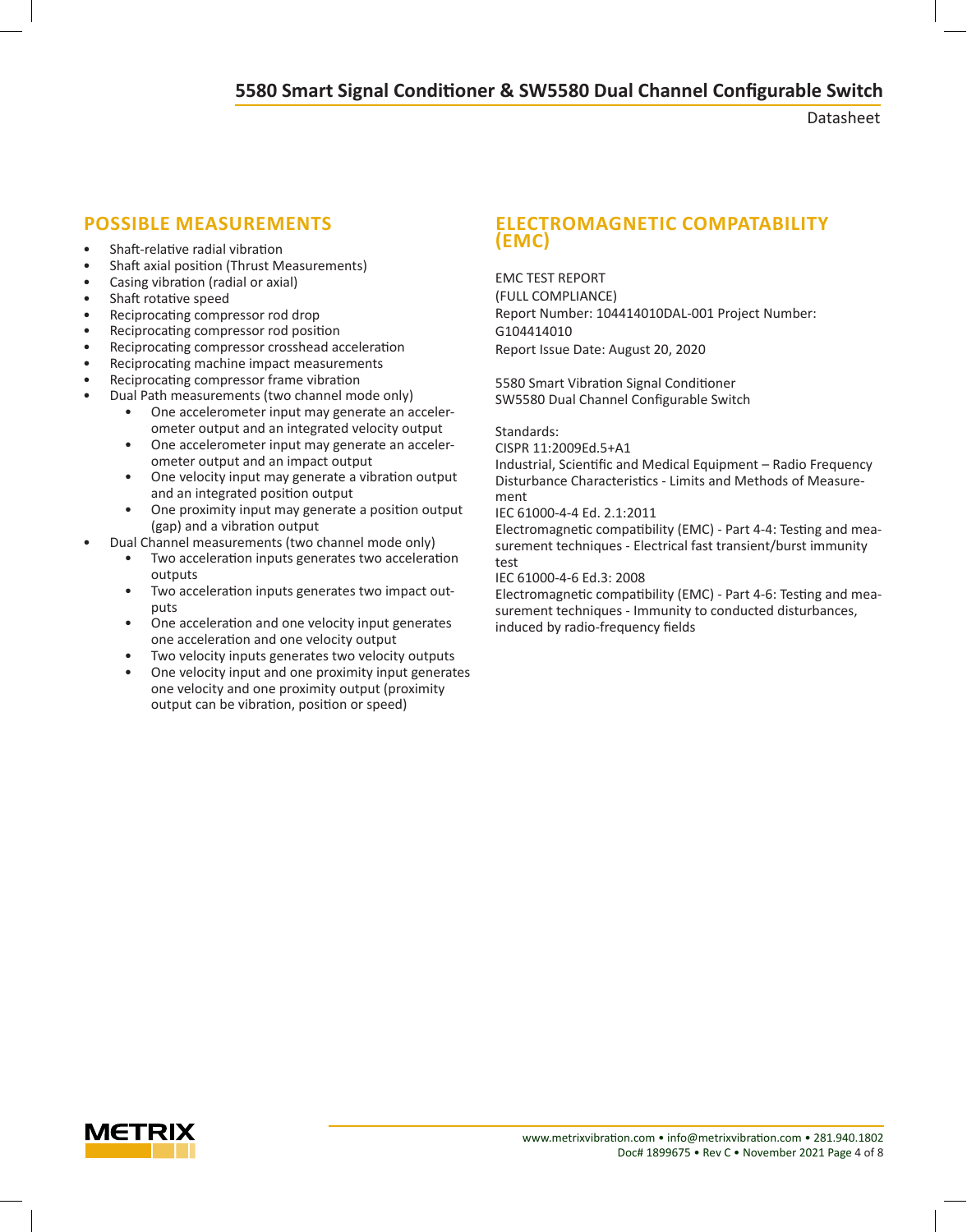Datasheet

## **ORDERING INFORMATION**

| <b>5580 Smart Signal Conditioner</b><br>Channel 1<br><u> Tanzania de la provincia de la provincia de la provincia de la provincia de la provincia de la provincia de la provincia de la provincia de la provincia de la provincia de la provincia de la provincia de la provincia de </u><br>5580-A-B-CCCC-D-E-FFFF-GG-H - B-CCCC-D-E-FFFF-GG |                                                                                                                          |                |   |                |                                  |                |    |                                                                                                | <b>Channel 2</b>                |
|-----------------------------------------------------------------------------------------------------------------------------------------------------------------------------------------------------------------------------------------------------------------------------------------------------------------------------------------------|--------------------------------------------------------------------------------------------------------------------------|----------------|---|----------------|----------------------------------|----------------|----|------------------------------------------------------------------------------------------------|---------------------------------|
|                                                                                                                                                                                                                                                                                                                                               | 5580-0-0-0000-0-0-0000-00-0 - 0-0000-0-0-0000-00                                                                         |                |   |                |                                  |                |    |                                                                                                |                                 |
|                                                                                                                                                                                                                                                                                                                                               | <b>SW5580 Dual Channel Configurable Switch</b><br>Channel 1<br><b>Channel 2</b><br><u>Channe</u><br>———————————————————— |                |   |                |                                  |                |    |                                                                                                |                                 |
|                                                                                                                                                                                                                                                                                                                                               | SW5580-A-B-CCCC-D-E-FFFF-GG-H-J-B-CCCC-D-E-FFFF-GG                                                                       |                |   |                |                                  |                |    |                                                                                                |                                 |
|                                                                                                                                                                                                                                                                                                                                               | SW5580-0-0-0000-0-0-0000-00-0-0 - 0-0000-0-0-0000-00                                                                     |                |   |                |                                  |                |    |                                                                                                |                                 |
| А                                                                                                                                                                                                                                                                                                                                             |                                                                                                                          |                |   |                | <b>Channel Configuration</b>     |                |    |                                                                                                |                                 |
| 1                                                                                                                                                                                                                                                                                                                                             |                                                                                                                          |                |   |                | Channel 1 Only <sup>1</sup>      |                |    |                                                                                                |                                 |
| 2                                                                                                                                                                                                                                                                                                                                             |                                                                                                                          |                |   |                |                                  |                |    | Channel 1 and Channel 2 <sup>2</sup>                                                           |                                 |
| 3                                                                                                                                                                                                                                                                                                                                             |                                                                                                                          |                |   |                |                                  |                |    | Enable Channel 2 On Site <sup>3</sup>                                                          |                                 |
| B                                                                                                                                                                                                                                                                                                                                             |                                                                                                                          |                |   |                | <b>Input Signal Type</b>         |                |    |                                                                                                |                                 |
| 1                                                                                                                                                                                                                                                                                                                                             |                                                                                                                          |                |   |                | <b>Velocity Sensor</b>           |                |    |                                                                                                |                                 |
| 2                                                                                                                                                                                                                                                                                                                                             |                                                                                                                          |                |   |                | Accelerometer                    |                |    |                                                                                                |                                 |
| 3                                                                                                                                                                                                                                                                                                                                             |                                                                                                                          |                |   |                | Proximity Probe System           |                |    |                                                                                                |                                 |
|                                                                                                                                                                                                                                                                                                                                               | <b>CCCC</b>                                                                                                              |                |   |                | <b>Full Scale Range</b>          |                |    |                                                                                                |                                 |
| Sensor Input Type/ Mounting Style/<br>CCCC (If B=1)<br><b>Range Code</b>                                                                                                                                                                                                                                                                      |                                                                                                                          |                |   |                |                                  |                |    |                                                                                                |                                 |
|                                                                                                                                                                                                                                                                                                                                               | <b>Input Velocity Sensor Type</b>                                                                                        |                |   |                |                                  |                |    |                                                                                                |                                 |
|                                                                                                                                                                                                                                                                                                                                               | Electro-<br><b>Mechanical</b><br><b>Velocity</b>                                                                         | Sensor         |   |                | Piezoelectric<br><b>Velocity</b> | <b>Sensor</b>  |    | <b>Vibration Range</b><br>(4-20 mA Output)                                                     | Output<br>Measure               |
| 1                                                                                                                                                                                                                                                                                                                                             | 0                                                                                                                        | $\overline{2}$ | V | 5              | 0                                | 2              | V  | $0 - 1.0$ ips, pk                                                                              |                                 |
| $\mathbf{1}$                                                                                                                                                                                                                                                                                                                                  | 3                                                                                                                        | $\overline{2}$ | V | 5              | 3                                | $\overline{2}$ | V  | 0 - 1.0 ips, rms                                                                               | Velocity/                       |
| 1                                                                                                                                                                                                                                                                                                                                             | 0                                                                                                                        | 3              | V | 5              | 0                                | 3              | V  | 0 - 2.0 ips, pk                                                                                | English System                  |
| 1                                                                                                                                                                                                                                                                                                                                             | 3                                                                                                                        | 3              | V | 5              | 3                                | 3              | V  | 0 - 2.0 ips, rms                                                                               |                                 |
| $\mathbf{1}$                                                                                                                                                                                                                                                                                                                                  | 0                                                                                                                        | 5              | V | 5              | 0                                | 5              | V  | 0 - 10 mils, pk-pk                                                                             | Integrated                      |
| 1                                                                                                                                                                                                                                                                                                                                             | 0                                                                                                                        | 6              | V | 5              | 0                                | 6              | V  | 0 - 20 mils, pk-pk                                                                             | Displacement/<br>English System |
| 3                                                                                                                                                                                                                                                                                                                                             | 0                                                                                                                        | 2              | V | 7              | 0                                | 2              | νI | $0 - 20$ mm/s, pk                                                                              |                                 |
| 3                                                                                                                                                                                                                                                                                                                                             | 3                                                                                                                        | $\overline{2}$ | V | 7              | 3                                | $\overline{2}$ | V  | $0 - 20$ mm/s, rms                                                                             | Velocity/                       |
| 3                                                                                                                                                                                                                                                                                                                                             | 0                                                                                                                        | 3              | V | 7              | 0                                | 3              | V  | 0 - 50 mm/s, pk                                                                                | Metric System                   |
| 3                                                                                                                                                                                                                                                                                                                                             | 3                                                                                                                        | 3              | V | $\overline{7}$ | 3                                | 3              | V  | $0 - 50$ mm/s, rms                                                                             |                                 |
| 3                                                                                                                                                                                                                                                                                                                                             | 0                                                                                                                        | 5              | V | 7              | 0                                | 5              | V  | 0 - 200 um, pk-pk                                                                              | Integrated<br>Displacement/     |
| 3                                                                                                                                                                                                                                                                                                                                             | 0                                                                                                                        | 6              | V | 7              | 0                                | 6              | V  | 0 - 500 um, pk-pk                                                                              | Metric System                   |
|                                                                                                                                                                                                                                                                                                                                               |                                                                                                                          |                |   |                |                                  |                |    | 1 mm/s = 0.03937 ips<br>$1$ ips = 25.4 mm/s<br>1 mil = $25.4 \mu m$<br>$1 \mu m = 0.03937$ mil |                                 |

#### **NOTES**:

1. If only channel configuration "1" is entered in the order, channel 2 will be disabled by manufacturer, but can be enabled from the configuration software with additonal fee.

2. If channel configuration "2" is entered in the order, both channel 2 will be enabled by manufacturer.

3. Channel configuration "3" cannot be ordered without channel configuration "1" having been ordered first. With an additional fee, Metrix will ship a passcode. User can enable channel 2 from the configuration software.



| CCCC (If B=2)                              |                                                                 |                |   | Sensor Input Type/ Mounting Style/ Range Code |                                        |  |  |
|--------------------------------------------|-----------------------------------------------------------------|----------------|---|-----------------------------------------------|----------------------------------------|--|--|
| <b>Accel sensor</b><br>(Input)<br>DIN rail |                                                                 |                |   | <b>Vibration Range</b><br>(4-20 mA Output)    | Output Measure/<br><b>Unit System</b>  |  |  |
| 1                                          | 0                                                               | 2              | Α | $0 - 10$ g, pk                                |                                        |  |  |
| 1                                          | 3                                                               | 2              | A | $0 - 10$ g, rms                               |                                        |  |  |
| 1                                          | 0                                                               | 7              | A | 0 - 50 g, pk                                  | Acceleration/<br><b>English System</b> |  |  |
| 1                                          | 3                                                               | 7              | Α | $0 - 50$ g, rms                               |                                        |  |  |
| 1                                          | 0                                                               | 5              | A | $0 - 1.0$ ips, pk                             |                                        |  |  |
| 1                                          | 3                                                               | 5              | Α | $0 - 1.0$ ips, rms                            | Integrated Velocity/                   |  |  |
| 1                                          | 0                                                               | 6              | A | $0 - 2.0$ ips, pk                             | English System                         |  |  |
| 1                                          | 3                                                               | 6              | Α | $0 - 2.0$ ips, rms                            |                                        |  |  |
| 3                                          | 0                                                               | 2              | Α | 0 - 100 m/s <sup>2</sup> , pk                 |                                        |  |  |
| 3                                          | 3                                                               | 2              | A | $0 - 100$ m/s <sup>2</sup> , rms              | Acceleration/                          |  |  |
| 3                                          | 0                                                               | 7              | Α | 0 - 500 m/s <sup>2</sup> , pk                 | Metric System                          |  |  |
| 3                                          | 3                                                               | 7              | A | 0 - 500 m/s <sup>2</sup> , rms                |                                        |  |  |
| 3                                          | 0                                                               | 5              | Α | 0 - 20 mm/s, pk                               |                                        |  |  |
| 3                                          | 3                                                               | 5              | Α | $0 - 20$ mm/s, rms                            | Integrated Velocity/                   |  |  |
| 3                                          | 0                                                               | 6              | A | 0 - 50 mm/s, pk                               | Metric System                          |  |  |
| 3                                          | 3                                                               | 6              | A | $0 - 50$ mm/s, rms                            |                                        |  |  |
|                                            | <b>CCCC</b><br><b>Proximity Probe System Type</b><br>$(IF B=3)$ |                |   |                                               |                                        |  |  |
| 0                                          | 0                                                               | 2              | P | 4 mils, pk-pk (Vibration)                     |                                        |  |  |
| 0                                          | 0                                                               | 3              | P | 5 mils, pk-pk (Vibration)                     |                                        |  |  |
| 0                                          | 0                                                               | 4              | P | 6 mils, pk-pk (Vibration)                     |                                        |  |  |
| 0                                          | 0                                                               | 5              | P | 10 mils, pk-pk (Vibration)                    |                                        |  |  |
| 0                                          | 0                                                               | 6              | P | 15 mils, pk-pk (Vibration)                    |                                        |  |  |
| 0                                          | 0                                                               | 7              | P | 20 mils, pk-pk (Vibration)                    |                                        |  |  |
| 0                                          | 0                                                               | 8              | P | 30 mils, pk-pk (Vibration)                    |                                        |  |  |
| 0                                          | 0                                                               | 9              | P | 40 mils, pk-pk (Vibration)                    |                                        |  |  |
| 0                                          | 2                                                               | 1              | P | 100 μm, pk-pk (Vibration)                     |                                        |  |  |
| 0                                          | $\overline{c}$                                                  | $\overline{c}$ | P | 150 μm, pk-pk (Vibration)                     |                                        |  |  |
| 0                                          | 2                                                               | 3              | P | 200 μm, pk-pk (Vibration)                     |                                        |  |  |
| 0                                          | $\overline{2}$                                                  | 4              | P | 250 µm, pk-pk (Vibration)                     |                                        |  |  |
| 0                                          | 2                                                               | 5              | P | 300 µm, pk-pk (Vibration)                     |                                        |  |  |
| 0                                          | 2                                                               | 6              | P | 400 µm, pk-pk (Vibration)                     |                                        |  |  |
| 0                                          | 2                                                               | 7              | P | 500 µm, pk-pk (Vibration)                     |                                        |  |  |
| 0                                          | 2                                                               | 8              | P | 750 µm, pk-pk (Vibration)                     |                                        |  |  |
| 0                                          | $\overline{2}$                                                  | 9              | P | 1000 μm, pk-pk (Vibration)                    |                                        |  |  |
| 0                                          | 5                                                               | 0              | P | 30-70 mils, avg gap (Position)                |                                        |  |  |
| 0                                          | 5                                                               | 1              | P | 20-80 mils, avg gap (Position)                |                                        |  |  |
| 0                                          | 5                                                               | $\overline{2}$ | P | 10-90 mils, avg gap (Position)                |                                        |  |  |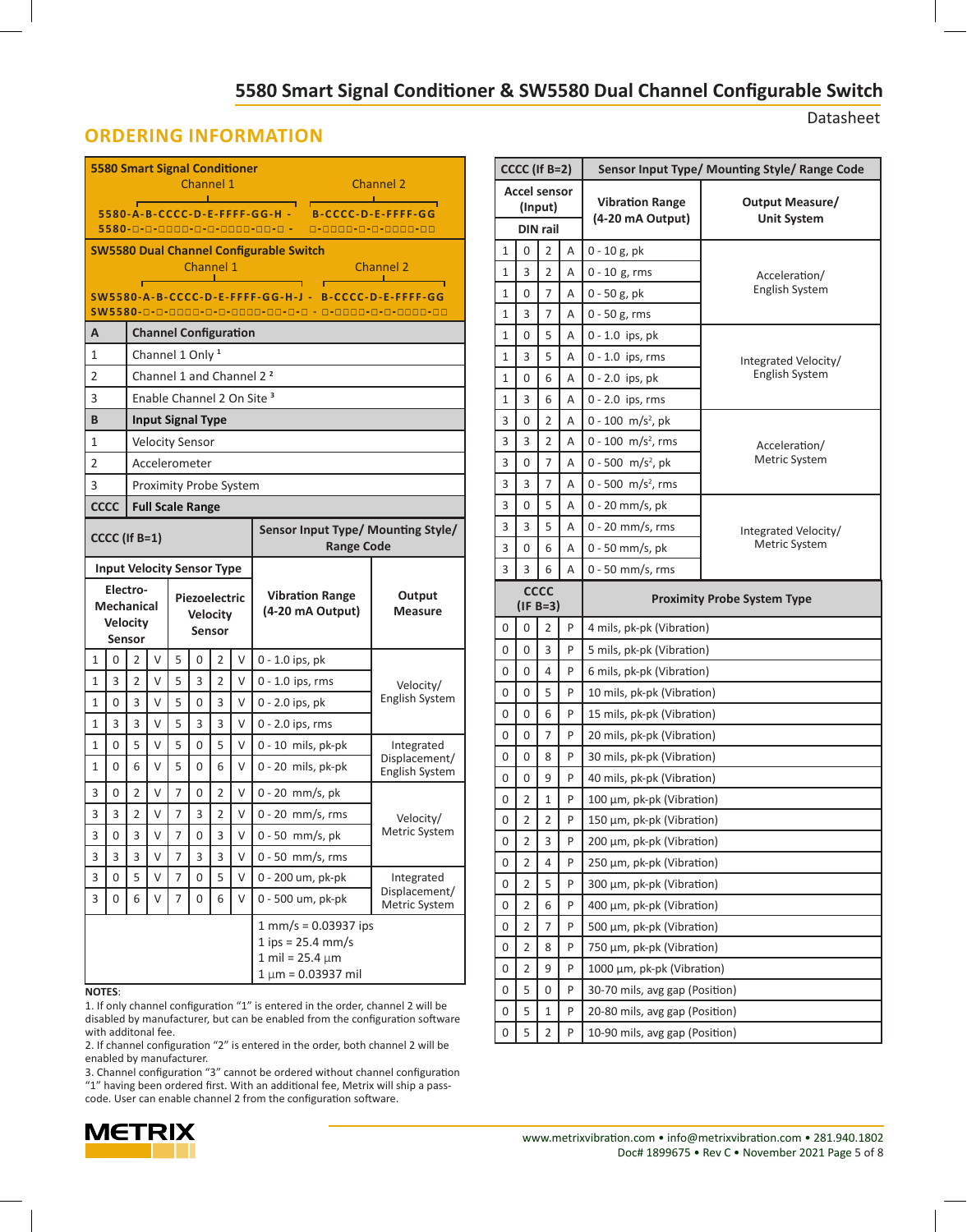Datasheet

| <b>CCCC</b><br>$(IF B=3)$ |                           |                |   | <b>Proximity Probe System Type Continued</b> |                 |  |  |
|---------------------------|---------------------------|----------------|---|----------------------------------------------|-----------------|--|--|
| 0                         | 5                         | 3              | P | 10-50 mils, avg gap (Position)               |                 |  |  |
| 0                         | 5                         | 4              | P | 20-70 mils, avg gap (Position)               |                 |  |  |
| 0                         | 5                         | 5              | P | 10-60 mils, avg gap (Position)               |                 |  |  |
| 0                         | 5                         | 7              | P | 20-160 mils, avg gap (Position)              |                 |  |  |
| 0                         | 5                         | 8              | P | 20-180 mils, avg gap (Position)              |                 |  |  |
| 0                         | 7                         | 0              | P | 750-1750 µm, avg gap (Position)              |                 |  |  |
| 0                         | 7                         | 1              | P | 500-2000 μm, avg gap (Position)              |                 |  |  |
| 0                         | 7                         | 2              | P | 250-2250 µm, avg gap (Position)              |                 |  |  |
| 0                         | 7                         | 3              | P | 250-1250 µm, avg gap (Position)              |                 |  |  |
| 0                         | 7                         | 4              | P | 500-1750 μm, avg gap (Position)              |                 |  |  |
| 0                         | 7                         | 5              | P | 250-1500 µm, avg gap (Position)              |                 |  |  |
| 0                         | 7                         | $\overline{7}$ | P | 500-4000 µm, avg gap (Position)              |                 |  |  |
| 0                         | 7                         | 8              | P | 500-4500 µm, avg gap (Position)              |                 |  |  |
| 5                         | 0                         | 1              | P | 500 RPM (Speed)                              |                 |  |  |
| $\overline{2}$            | 0                         | $\overline{2}$ | P | 2000 RPM (Speed)                             | Events Per Rev. |  |  |
| 3                         | 6                         | 2              | P | 3600 RPM (Speed)                             | 1-99 (All)      |  |  |
| 4                         | 0                         | $\overline{2}$ | P | 4000 RPM (Speed)                             | 1-95            |  |  |
| 5                         | 0                         | $\overline{2}$ | P | 5000 RPM (Speed)                             | $1 - 52$        |  |  |
| 6                         | 0                         | 2              | P | 6000 RPM (Speed)                             | $1 - 47$        |  |  |
| 7                         | 5                         | 2              | P | 7500 RPM (Speed)                             | $1 - 38$        |  |  |
| 1                         | 0                         | 3              | P | 10000 RPM (Speed)                            | $1 - 31$        |  |  |
| 1                         | 5                         | 3              | P | 15000 RPM (Speed)                            | $1 - 25$        |  |  |
| 5                         | 0                         | 3              | P | 50000 RPM (Speed)                            | $1 - 19$        |  |  |
| 6                         | 0                         | 3              | P | 60000 RPM (Speed)                            | $1 - 12$        |  |  |
| 7                         | 5                         | 3              | P | 75000 RPM (Speed)                            | $1 - 3$         |  |  |
| 1                         | 0                         | 4              | P | 100000 RPM (Speed)                           | $1 - 3$         |  |  |
|                           | <b>CCCC</b><br>$(IF B=2)$ |                |   | <b>Impact Measurement Type<sup>4</sup></b>   |                 |  |  |
| 0                         | 0                         | 1              | I | Low, <500 RPM and <500mV Baseline            |                 |  |  |
| 0                         | 0                         | 2              | I | Medium, 500-1000 RPM and <500mV Baseline     |                 |  |  |
| 0                         | 0                         | 3              | I | High, >1000 RPM or >500mV Baseline           |                 |  |  |

#### **NOTES:**

4. The Impact Measurement must have an 100mV/g Accelerometer input. 5. Standard is E=0; Filters affect 4-20 mA output but have no effect on dynamic output. For the impact measurement type filters must be D=0 and  $E=0$ .

#### **Ordering Example: 5580-1-2-102A-00-025A-0**

Channel 1, Accelerometer input, DIN-rail with 0-10 g, pk range, no filter, 25 mV/g sensor input, no hazard area certification.

#### **Ordering Example: SW5580-1-2-102A-00-025A-0-2**

Channel 1, Accelerometer input, DIN-rail with 0-10 g, pk range, no filter, 25 mV/g sensor input, no hazard area certification, and electromechanical relays.

|   | D                             |                               | High-Pass Filter <sup>5</sup>               |                                                |                        |  |  |  |  |
|---|-------------------------------|-------------------------------|---------------------------------------------|------------------------------------------------|------------------------|--|--|--|--|
|   | 0                             |                               | No filter                                   |                                                |                        |  |  |  |  |
|   | 1                             |                               | N/A (Accel) or 5 Hz (Velocity or Proximity) |                                                |                        |  |  |  |  |
|   | 2                             |                               |                                             | N/A (Accel) or 10 Hz (Velocity or Proximity)   |                        |  |  |  |  |
|   | 3                             |                               |                                             | N/A (Accel) or 20 Hz (Velocity or Proximity)   |                        |  |  |  |  |
|   | 4                             |                               | 50 Hz                                       |                                                |                        |  |  |  |  |
|   | 5                             |                               |                                             | 100 Hz                                         |                        |  |  |  |  |
|   | 6                             |                               |                                             | 200 Hz                                         |                        |  |  |  |  |
|   | 7                             |                               |                                             | 500 Hz                                         |                        |  |  |  |  |
|   | 8                             |                               | 1 kHz                                       |                                                |                        |  |  |  |  |
|   | 9                             |                               | 2 kHz                                       |                                                |                        |  |  |  |  |
|   | E                             |                               |                                             | Low-Pass Filter <sup>5</sup>                   |                        |  |  |  |  |
|   | 0                             |                               |                                             | No filter                                      |                        |  |  |  |  |
|   | 1                             |                               | 20 Hz                                       |                                                |                        |  |  |  |  |
|   | 2                             |                               | 50 Hz                                       |                                                |                        |  |  |  |  |
|   | 3                             |                               |                                             | 100 Hz                                         |                        |  |  |  |  |
|   | 4                             |                               |                                             | 200 Hz                                         |                        |  |  |  |  |
|   | 5                             |                               | 500 Hz                                      |                                                |                        |  |  |  |  |
|   | 6                             |                               |                                             | 1 kHz                                          |                        |  |  |  |  |
|   | 7                             |                               |                                             | 2 kHz                                          |                        |  |  |  |  |
|   | 8                             |                               |                                             | N/A (Vel) or 5 kHz (Acceleration or Proximity) |                        |  |  |  |  |
|   | 9                             |                               |                                             | N/A (Velocity or Proximity) or 10 kHz (Accel)  |                        |  |  |  |  |
|   |                               | <b>FFFF</b><br>$($ If B=1 $)$ |                                             | Sensor Input in mV/ips (mV/mm/s)               |                        |  |  |  |  |
| 1 | 0                             | 0                             | V                                           | 100 mV/ips (3.9 mV/mm/s)                       | SV6300A<br>recommended |  |  |  |  |
| 1 | 0                             | 5                             | V                                           | 105 mV/ips (4.1 mV/mm/s)                       |                        |  |  |  |  |
| 1 | 4                             | 5                             | V                                           | 145 mV/ips (5.7mV/mm/s)                        |                        |  |  |  |  |
| 1 | 5                             | 0                             | V                                           | 150 mV/ips (5.9 mV/mm/s)                       | 5485C recommended      |  |  |  |  |
| 2 | 0                             | 0                             | V                                           | 200 mV/ips (7.9 mV/mm/s)                       |                        |  |  |  |  |
| 5 | 0                             | 0                             | V                                           | 500 mV/ips (19.7 mV/mm/s)                      |                        |  |  |  |  |
|   | <b>FFFF</b><br>$($ If B=2 $)$ |                               |                                             | Sensor Input in mV/g (mV/mm/s <sup>2</sup> )   |                        |  |  |  |  |
| 0 | 1                             | 0                             | Α                                           | 10 mV/g (1 mV/m/s <sup>2</sup> )               |                        |  |  |  |  |
| 0 | 2                             | 5                             | A                                           | 25 mV/g (2.55 mV/m/s <sup>2</sup> )            |                        |  |  |  |  |
| 0 | 5                             | 0                             | Α                                           | 50 mV/g (5.10 mV/m/s <sup>2</sup> )            |                        |  |  |  |  |
| 1 | 0                             | 0                             | A                                           | 100 mV/g (10.20 mV/m/s <sup>2</sup> )          |                        |  |  |  |  |
|   |                               | <b>FFFF</b><br>$($ If B=3)    |                                             | Driver Output in mV/mil (mV/um)                |                        |  |  |  |  |
| 1 | 0                             | 0                             | P                                           | 100mV/mil (3.937 mV/µm)                        |                        |  |  |  |  |
| 2 | 0                             | 0                             | P                                           | 200mV/mil (7.87 mV/µm)                         |                        |  |  |  |  |

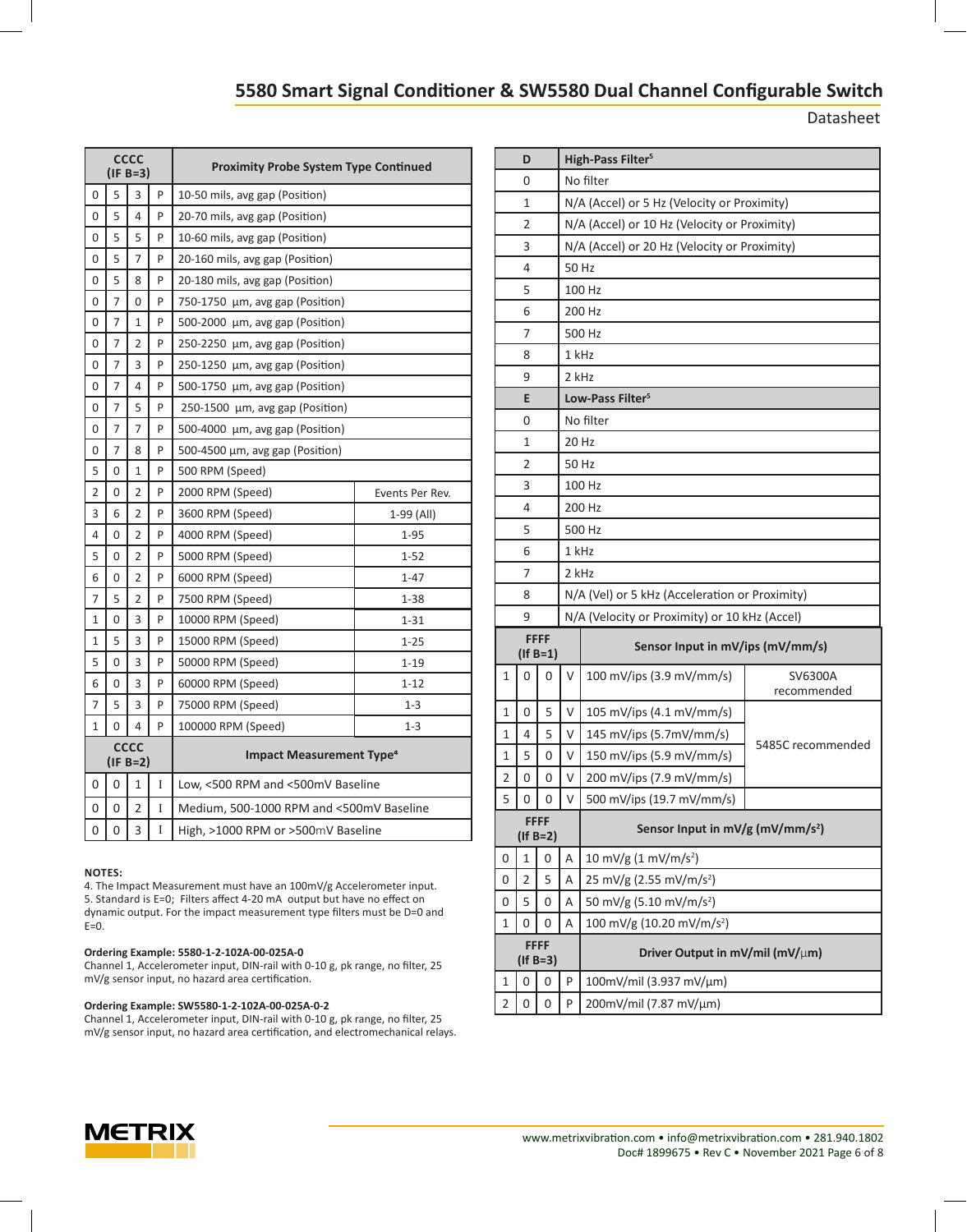#### Datasheet

| GG             |          | <b>Pulses per Revolution</b>                                                                                                                                                                                                             |  |  |
|----------------|----------|------------------------------------------------------------------------------------------------------------------------------------------------------------------------------------------------------------------------------------------|--|--|
| 0              | $\Omega$ | N/A (for vibration or position), Accelerometer or<br>Velocity Input                                                                                                                                                                      |  |  |
| X              | X        | XX=Number of pulses per revolution (events per<br>revolution), valid entries are two digit numbers from<br>01-99, with a maximum value of RPM x # of events ≤<br>190,000. These two digits are relevant to proximity<br>speed mode only. |  |  |
|                | н        | <b>Hazardous Area Certification</b>                                                                                                                                                                                                      |  |  |
| 0              |          | Ordinary Location Approval (Non-Hazardous Area<br>Approval)                                                                                                                                                                              |  |  |
| 5              |          | Multiple Hazardous Area Approvals <sup>6,7</sup>                                                                                                                                                                                         |  |  |
| J              |          | <b>Relay Circuit Output<sup>8</sup></b>                                                                                                                                                                                                  |  |  |
| 1              |          | Solid-state switch (SPST, 100 mA, 120 VAC or 24 VDC)                                                                                                                                                                                     |  |  |
| $\mathfrak{p}$ |          | Electromechanical relay (SPDT, 5A 240/120 VAC resis-<br>tive load, or 5A 24 VDC resistive load)                                                                                                                                          |  |  |

#### **NOTES:**

6. When connected & wired w/approved Metrix sensor. Request Application Wiring Drawing 1874437 for details. If sensors are rated for Class I Div 1 or Zone 0 or 1 as long as the 5580/SW5580 remains in an approved area with barriers this is allowed.

- 7. ETL, ATEX, IECEx, hazardous area approvals. See page 8 for details.
- 8. Relays are set at 25% and 50% of the full scale range.

#### **IMPACT MEASUREMENT**

The impact measurement uses an accelerometer input and outputs a 4-20 mA signal proportional to the number of impact events over the threshold in a set time period. The relationship between the mA signal and the number of impact events remains the same. The time frame (reset time) over which the events are measured can be changed using the 5580/SW5580 software. This allows you to match the measuring time frame with the RPM range of your equipment. Chart #1 indicates mA output vs. impact events over the set threshold.





| <b>CHART 1</b>         |                  |
|------------------------|------------------|
| <b>Severity Level</b>  | Output           |
| 16 impacts > threshold | 20 mA            |
| 14 impacts > threshold | 18 mA            |
| 12 impacts > threshold | 16 mA            |
| 10 impacts > threshold | 14 mA            |
| 8 impacts > threshold  | 12 mA            |
| 6 impacts > threshold  | 10 <sub>mA</sub> |
| 4 impacts > threshold  | 8 mA             |
| 2 impacts > threshold  | 6 mA             |
| No impacts > threshold | 4 mA             |
| Loss of Power          | 0 mA             |

Translates number of impact events into 4-20 mA signal